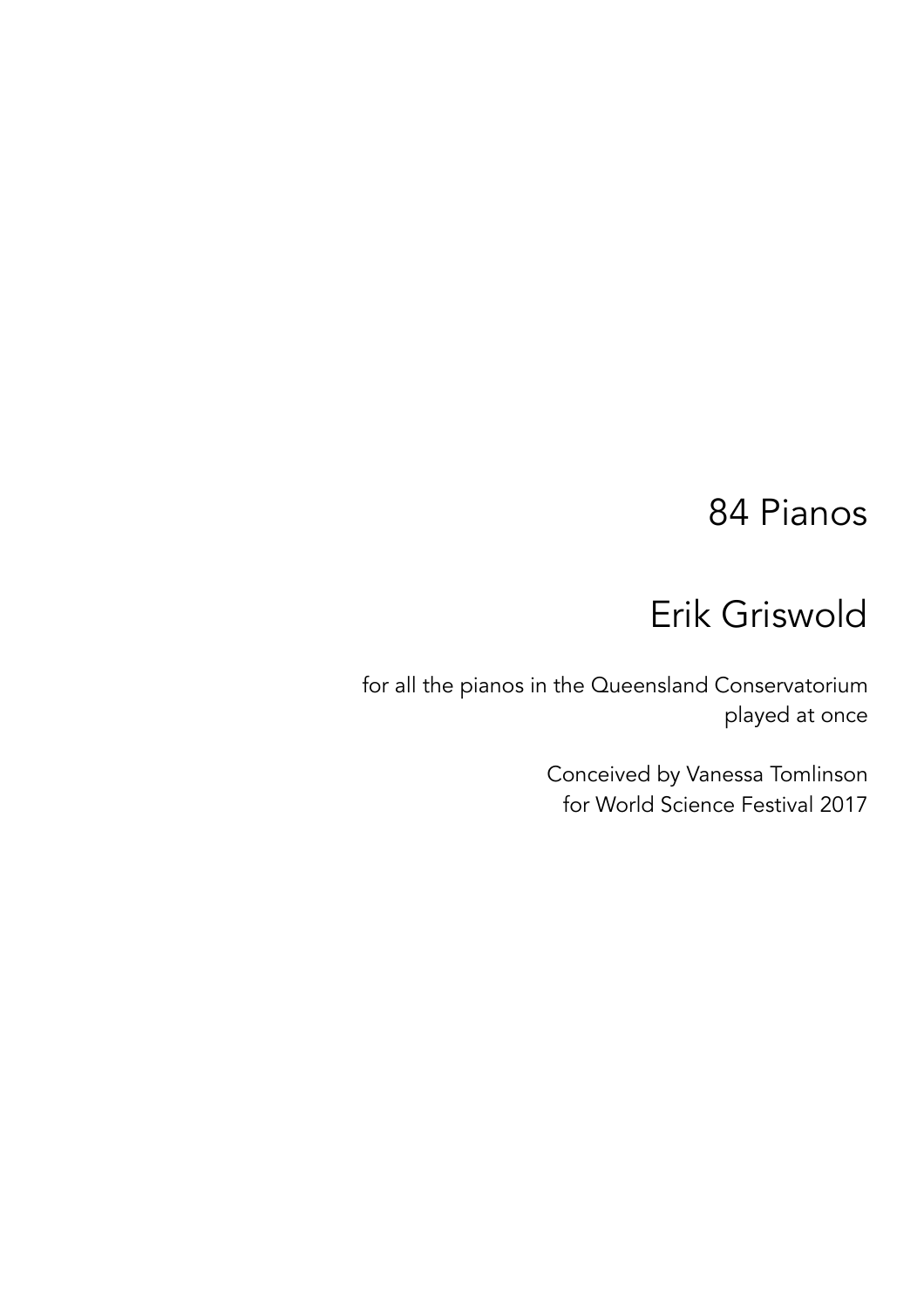#### Pt 1 - Bang

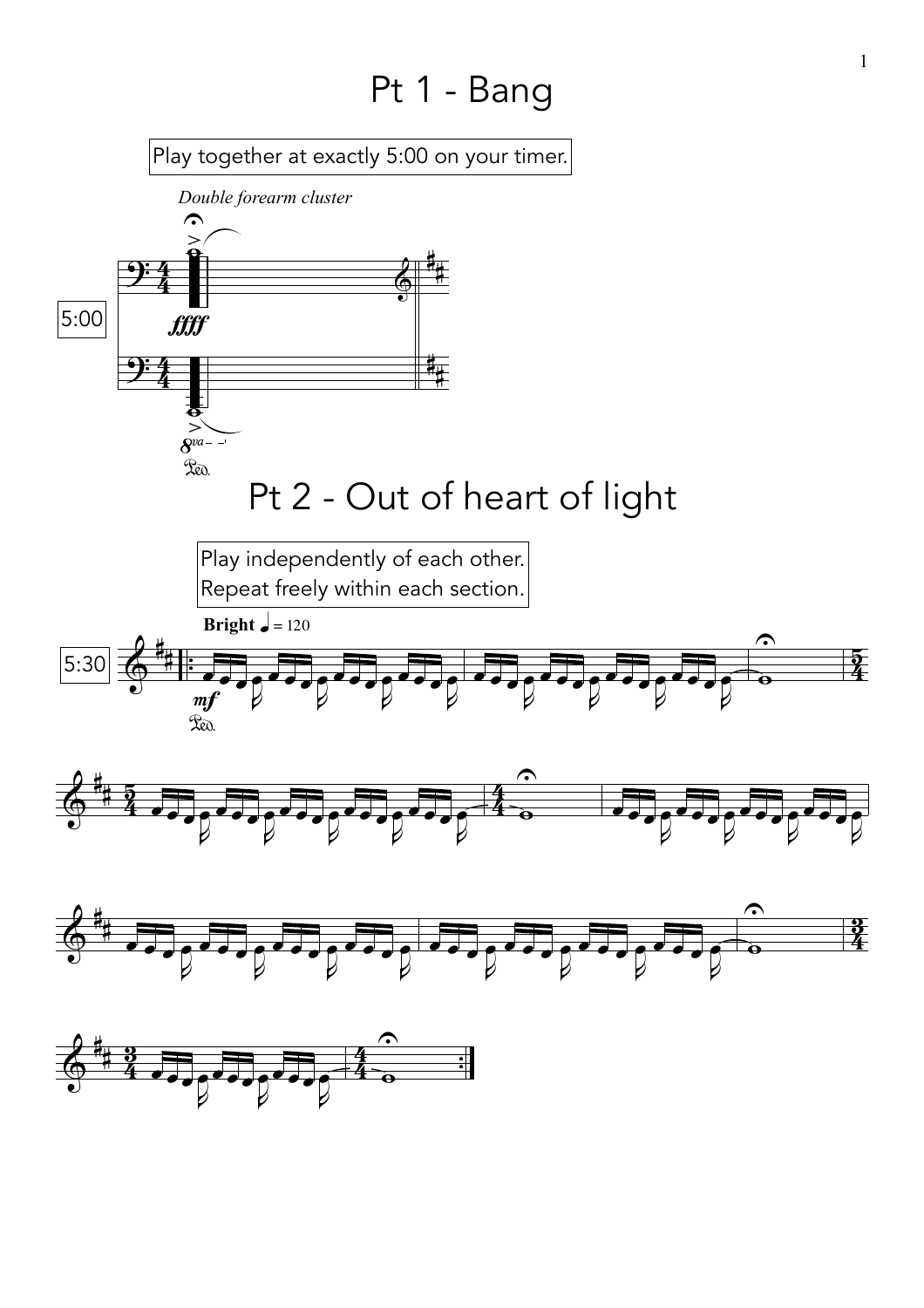









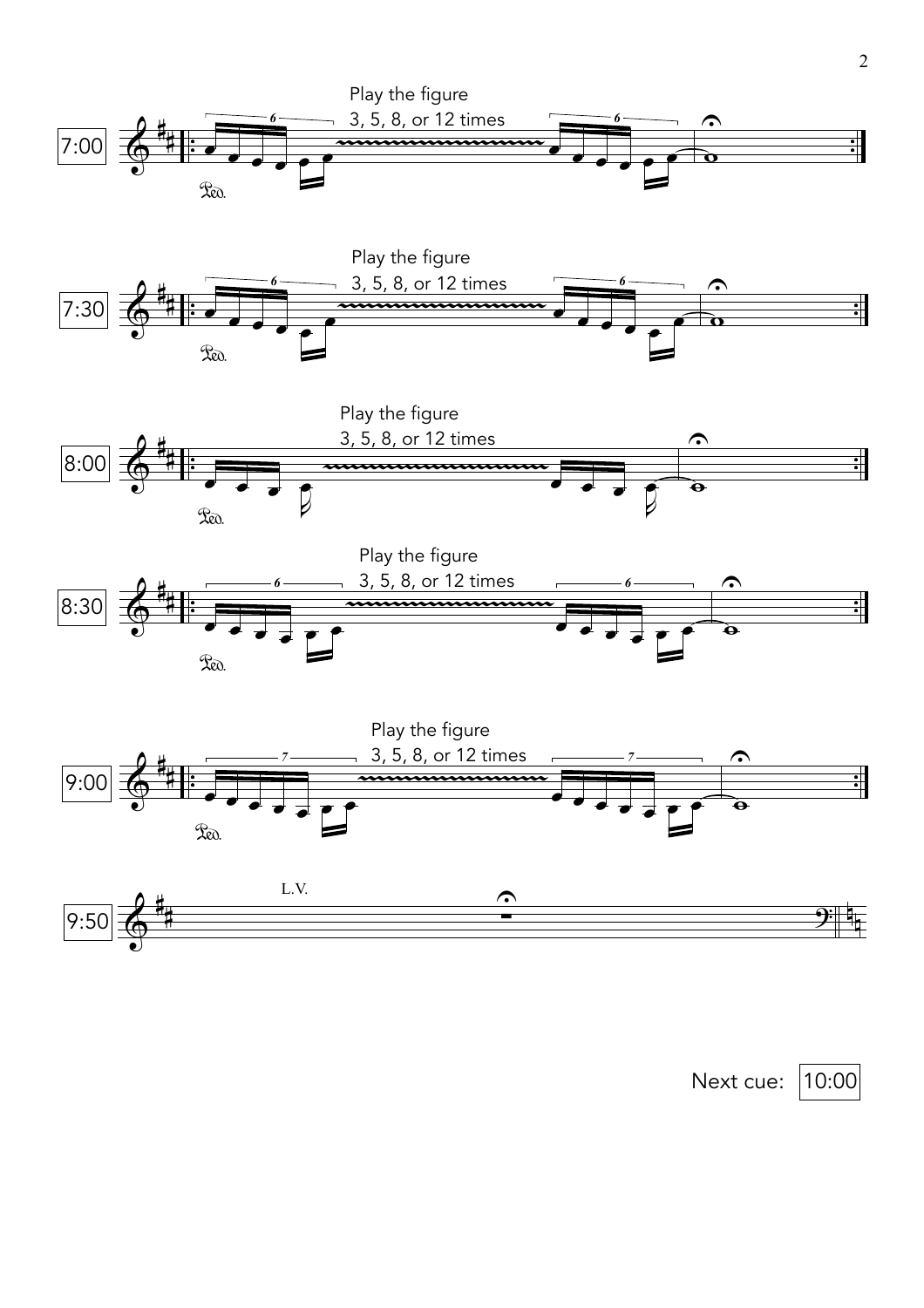#### Pt 3 - Low rumbling

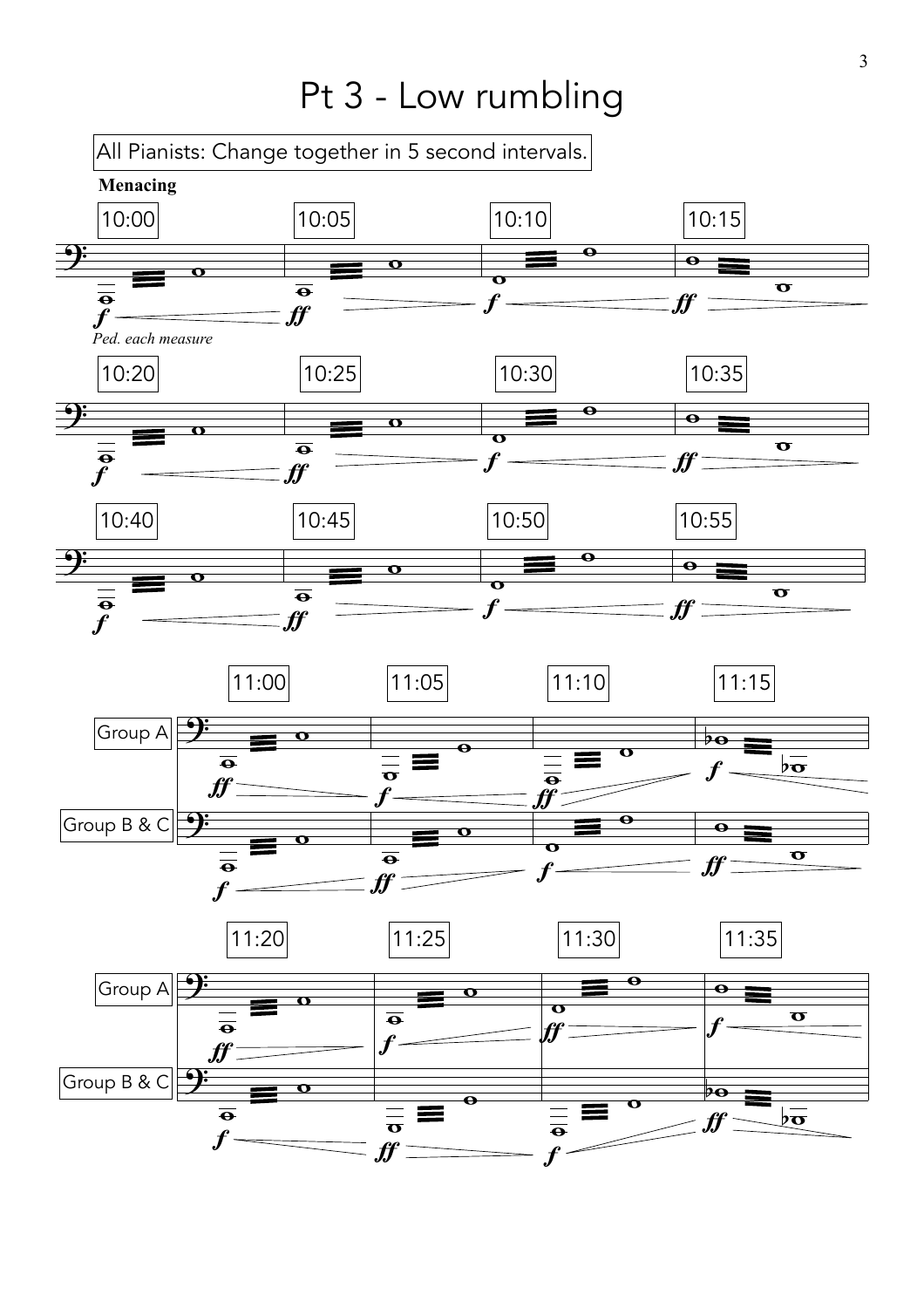

Next cue: 12:30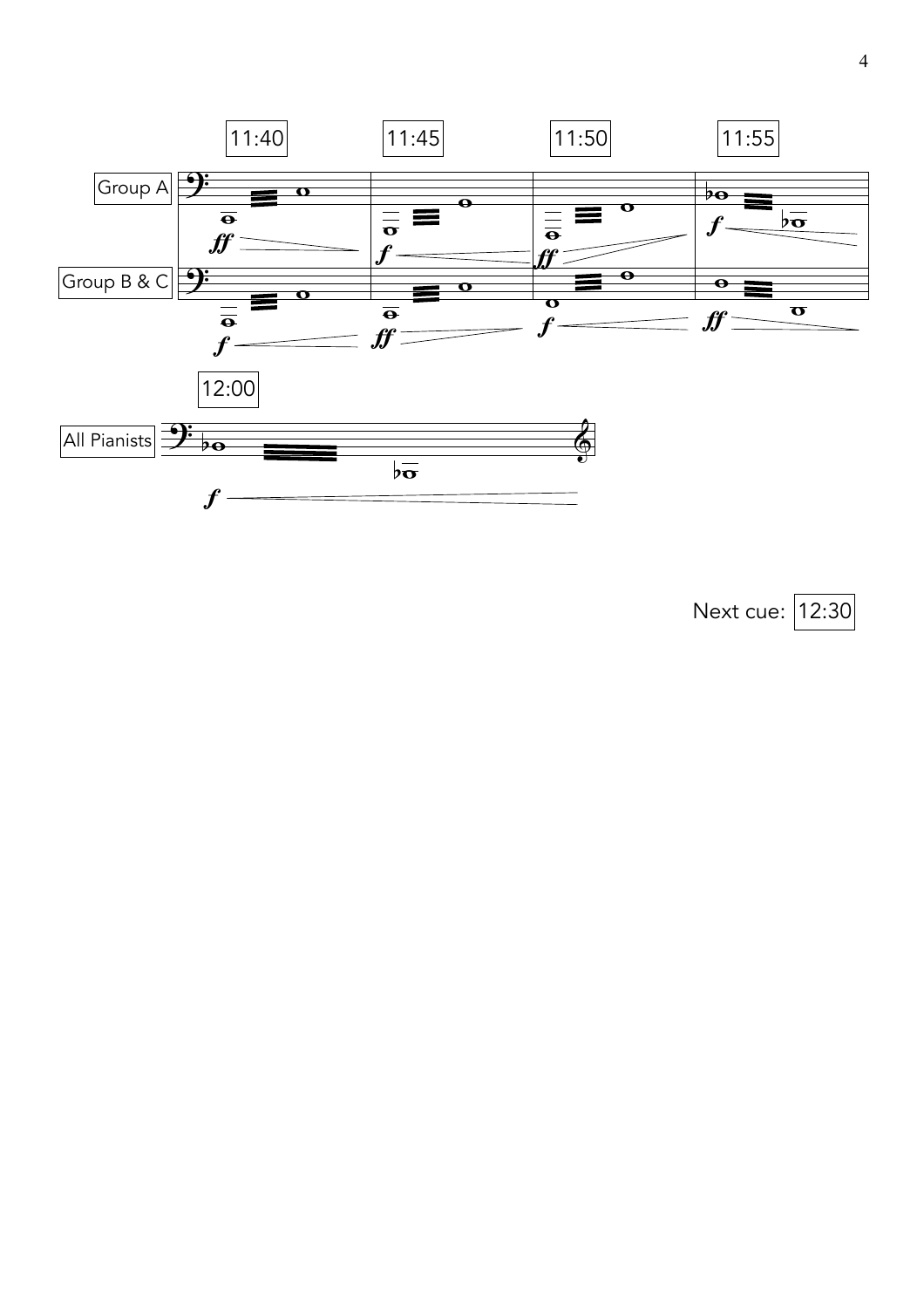# Pt 4 - Blue Nancarrow

Play independently, out of synch with the others. Always staccatissimo.







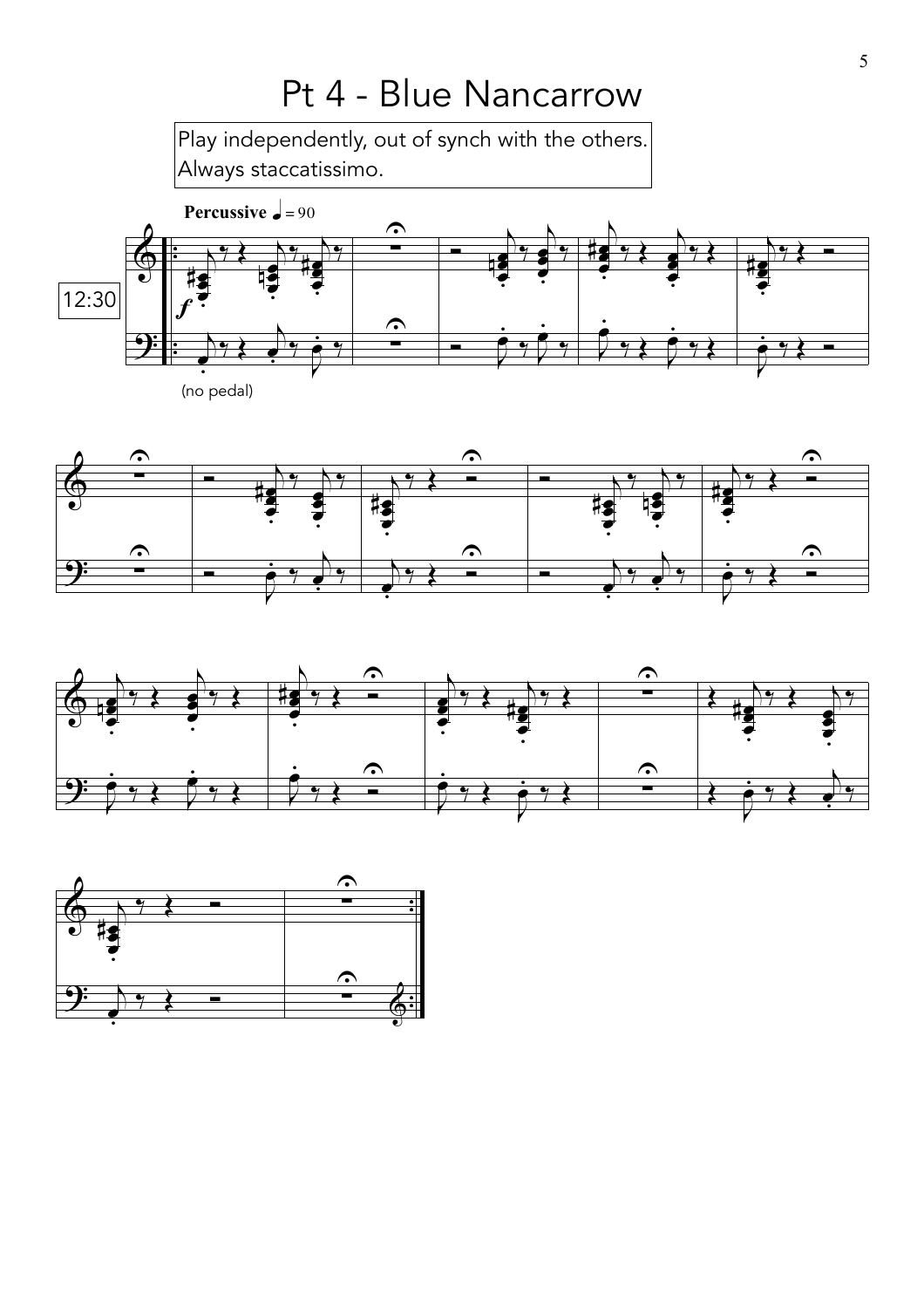





Next cue: 18:00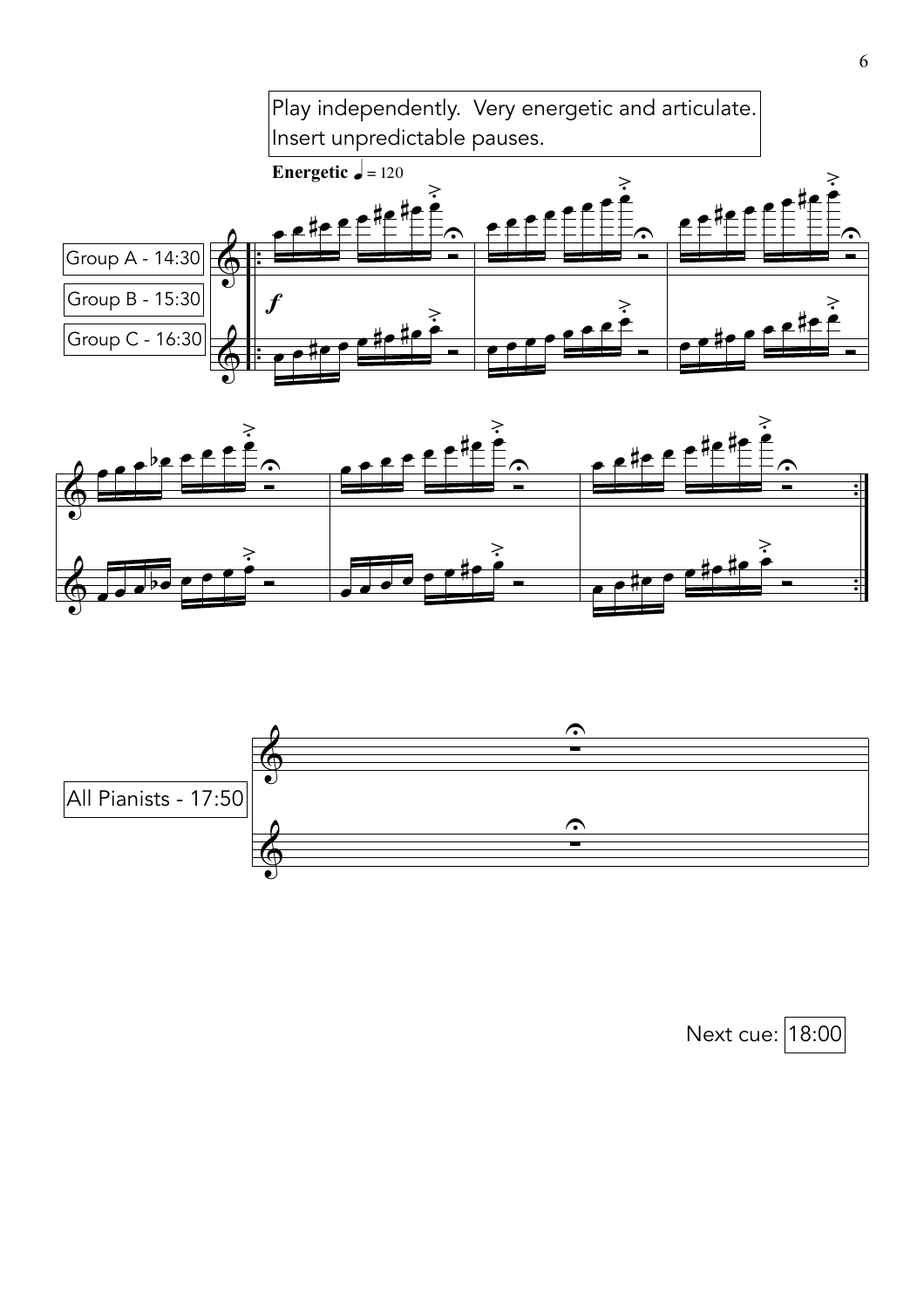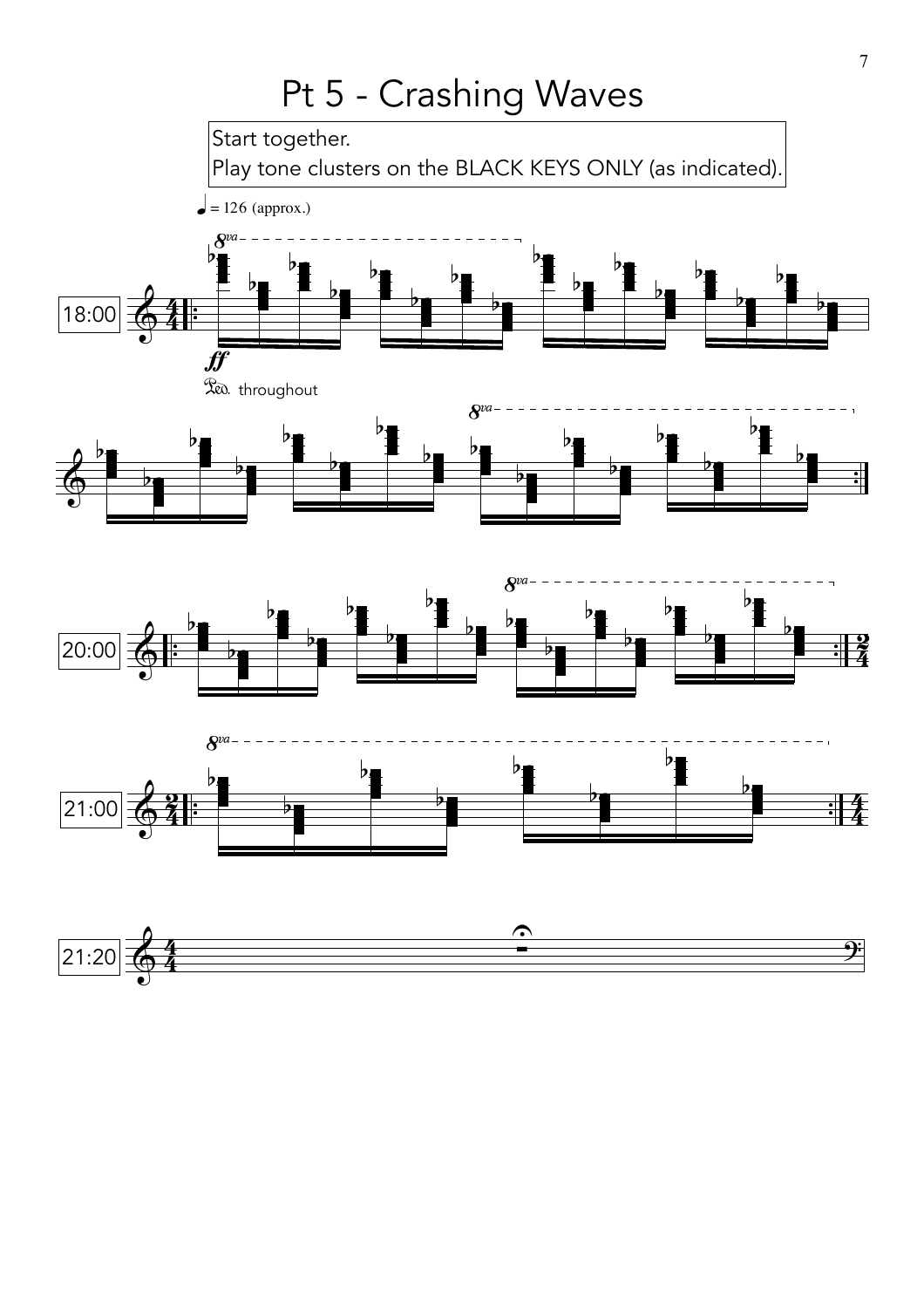Pt 6 - Giant's Steps



Next cue: 22:30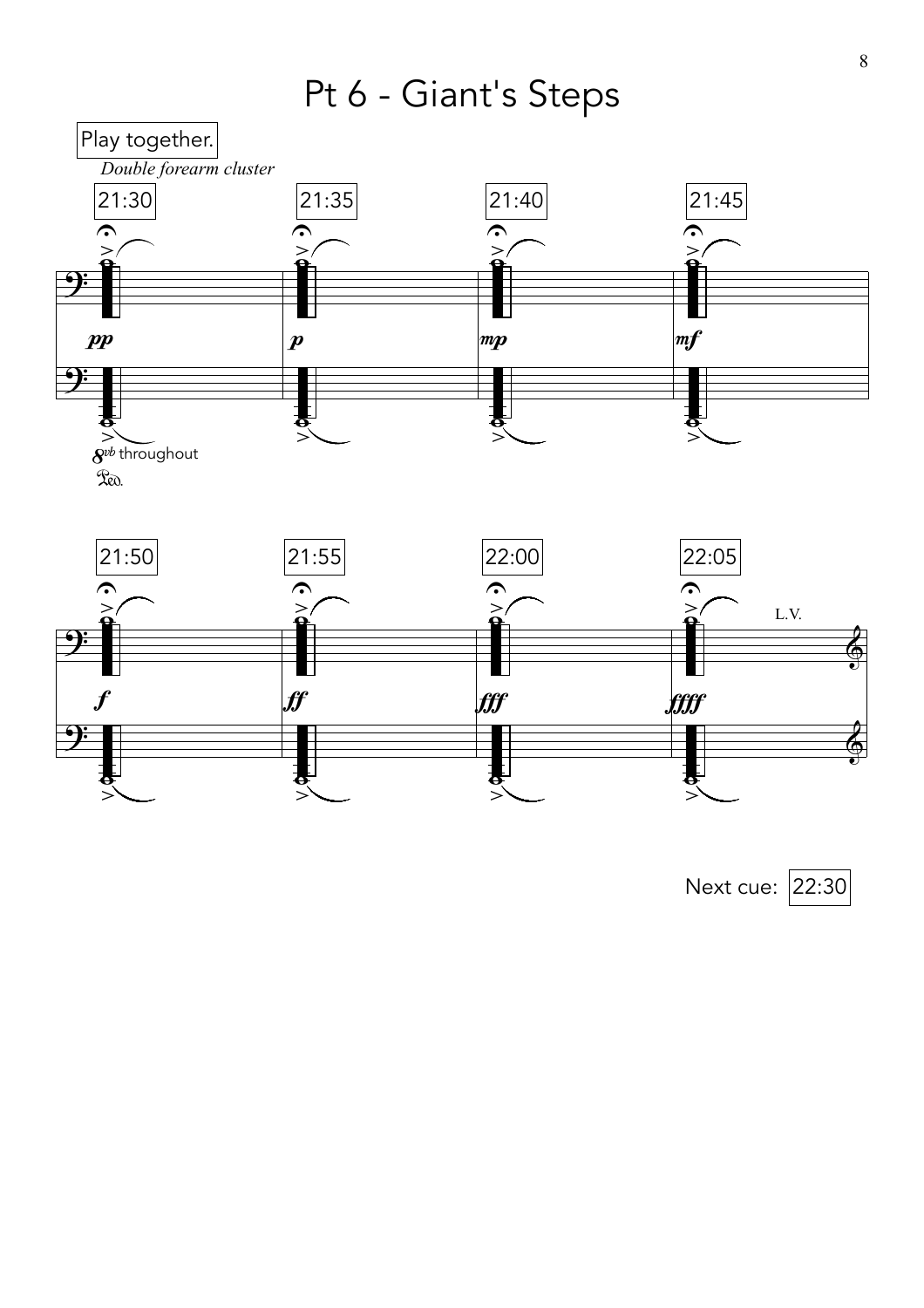



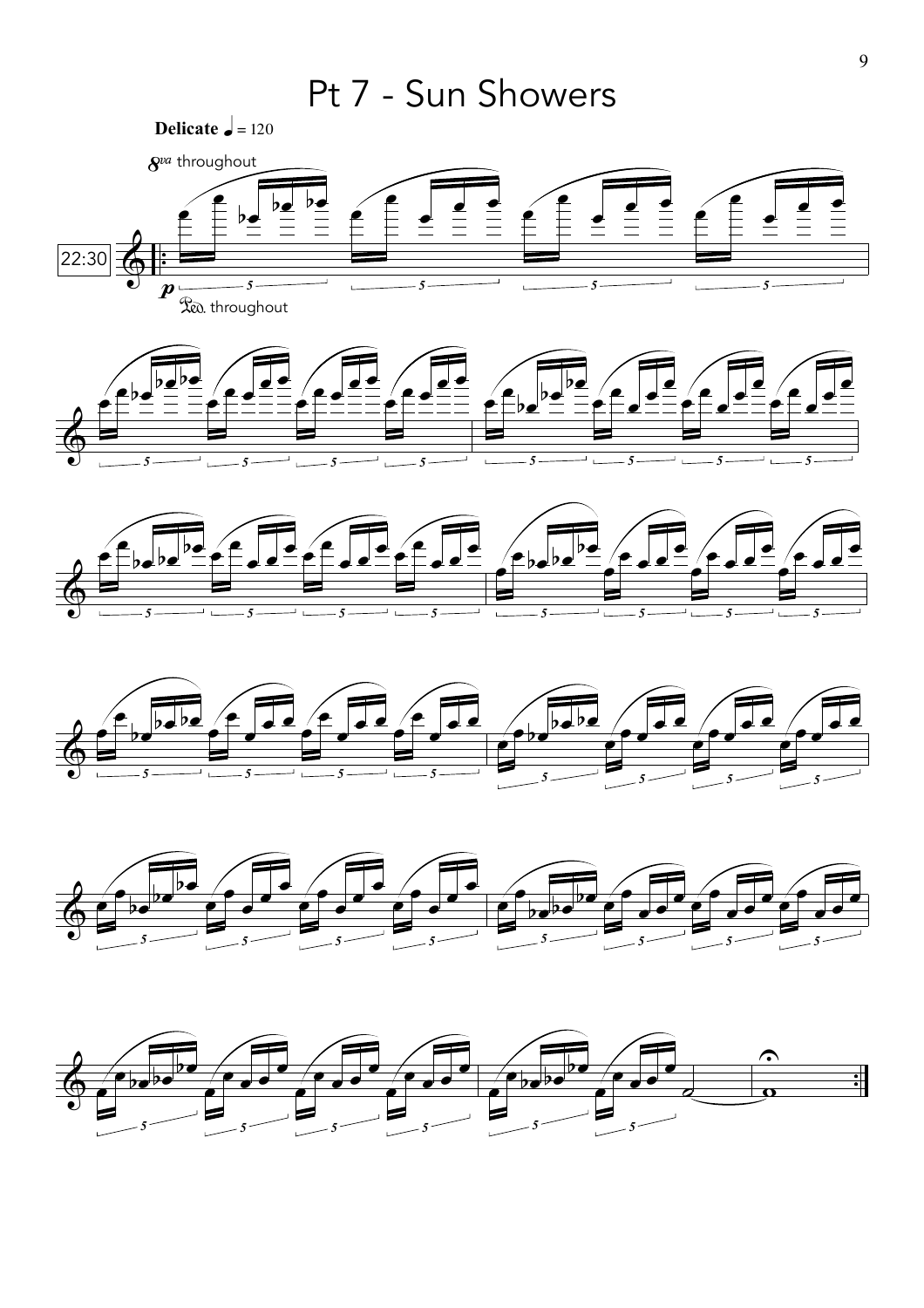# Pt 8 - Buzzing 10



 $sffz$   $\overline{\qquad}$   $\overline{\qquad}$   $sffz$ 

Next cue: 28:00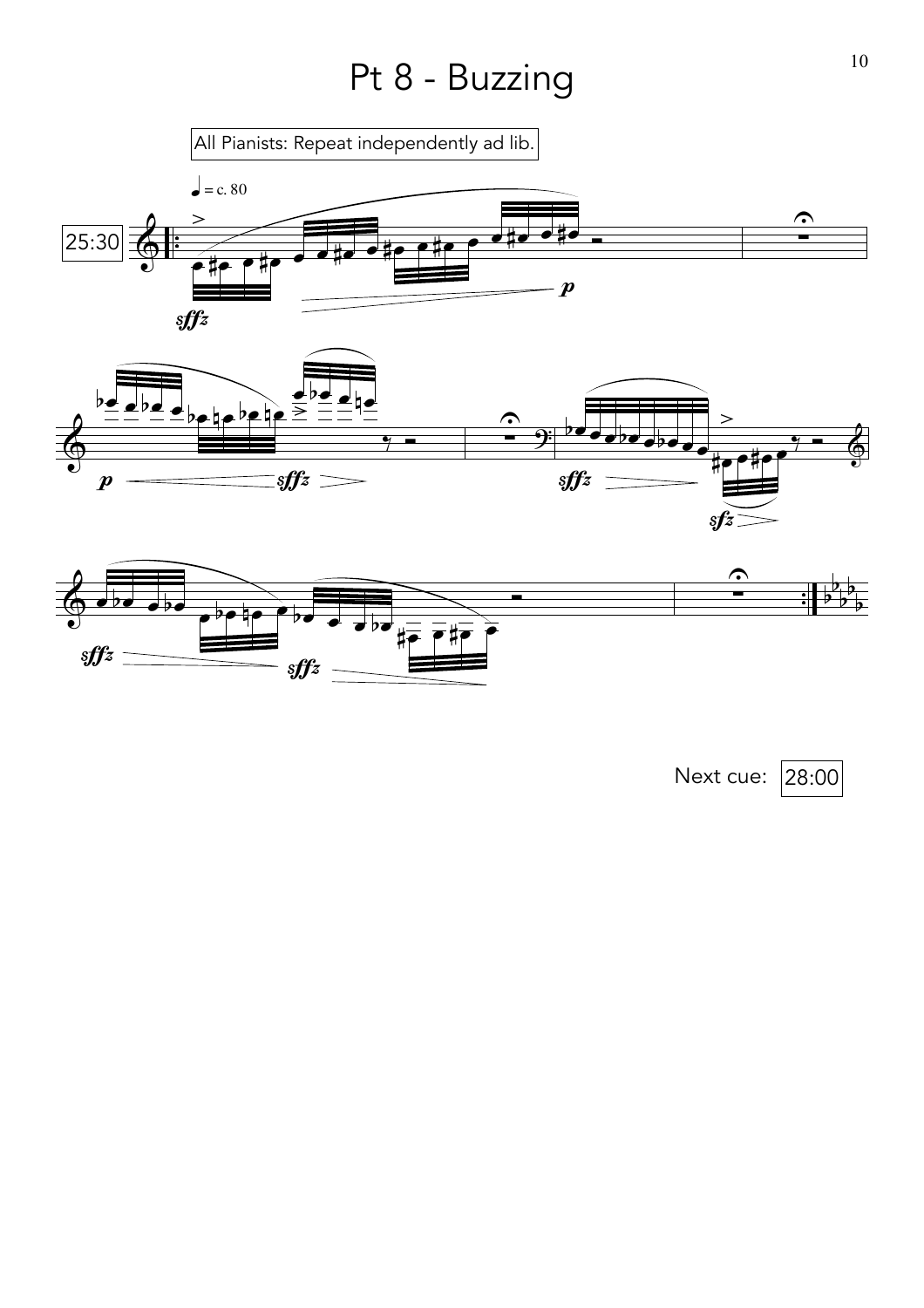